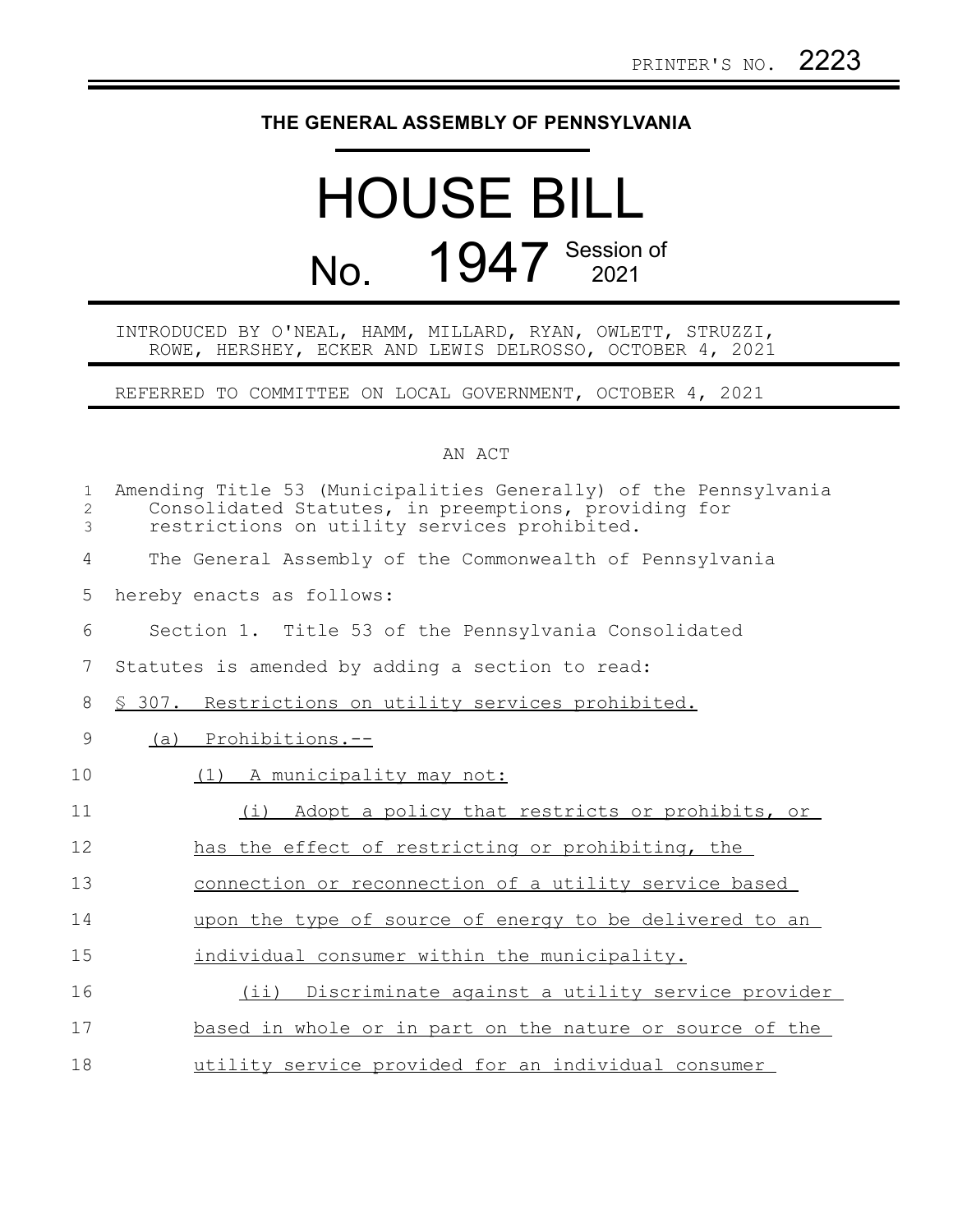| $\mathbf 1$  | within the municipality.                                        |
|--------------|-----------------------------------------------------------------|
| $\mathbf{2}$ | (2) A policy, or part of a policy, that is adopted by a         |
| 3            | municipality may not restrict or prohibit, or have the effect   |
| 4            | of restricting or prohibiting, the ability of an individual     |
| 5            | or entity within the municipality to use the services of a      |
| 6            | utility service provider that is capable and authorized to      |
| 7            | provide utility service for the property of the individual or   |
| 8            | entity.                                                         |
| 9            | (b) Effect.--This section does not affect the authority of a    |
| 10           | municipality to:                                                |
| 11           | manage or operate a publicly owned utility; or<br>(1)           |
| 12           | (2) take steps designed to reduce greenhouse gas                |
| 13           | emissions from municipal facilities and operations, including   |
| 14           | purchasing renewable energy.                                    |
| 15           | (c) Construction.--A municipality's land use authority under    |
| 16           | the act of July 31, 1968 (P.L.805, No.247), known as the        |
| 17           | Pennsylvania Municipalities Planning Code, shall not be         |
| 18           | construed as restricting or prohibiting an individual or entity |
| 19           | from choosing a utility service provider.                       |
| 20           | (d) Definitions.--As used in this section, the following        |
| 21           | words and phrases shall have the meanings given to them in this |
| 22           | subsection unless the context clearly indicates otherwise:      |
| 23           | "Municipality." Any of the following:                           |
| 24           | (1) A county, city, borough, incorporated town or               |
| 25           | township.                                                       |
| 26           | (2) A home rule, optional plan or optional charter              |
| 27           | municipality.                                                   |
| 28           | (3) Any other general purpose unit of government                |
| 29           | established by the General Assembly.                            |
| 30           | (4) A municipal authority.                                      |

20210HB1947PN2223 - 2 -